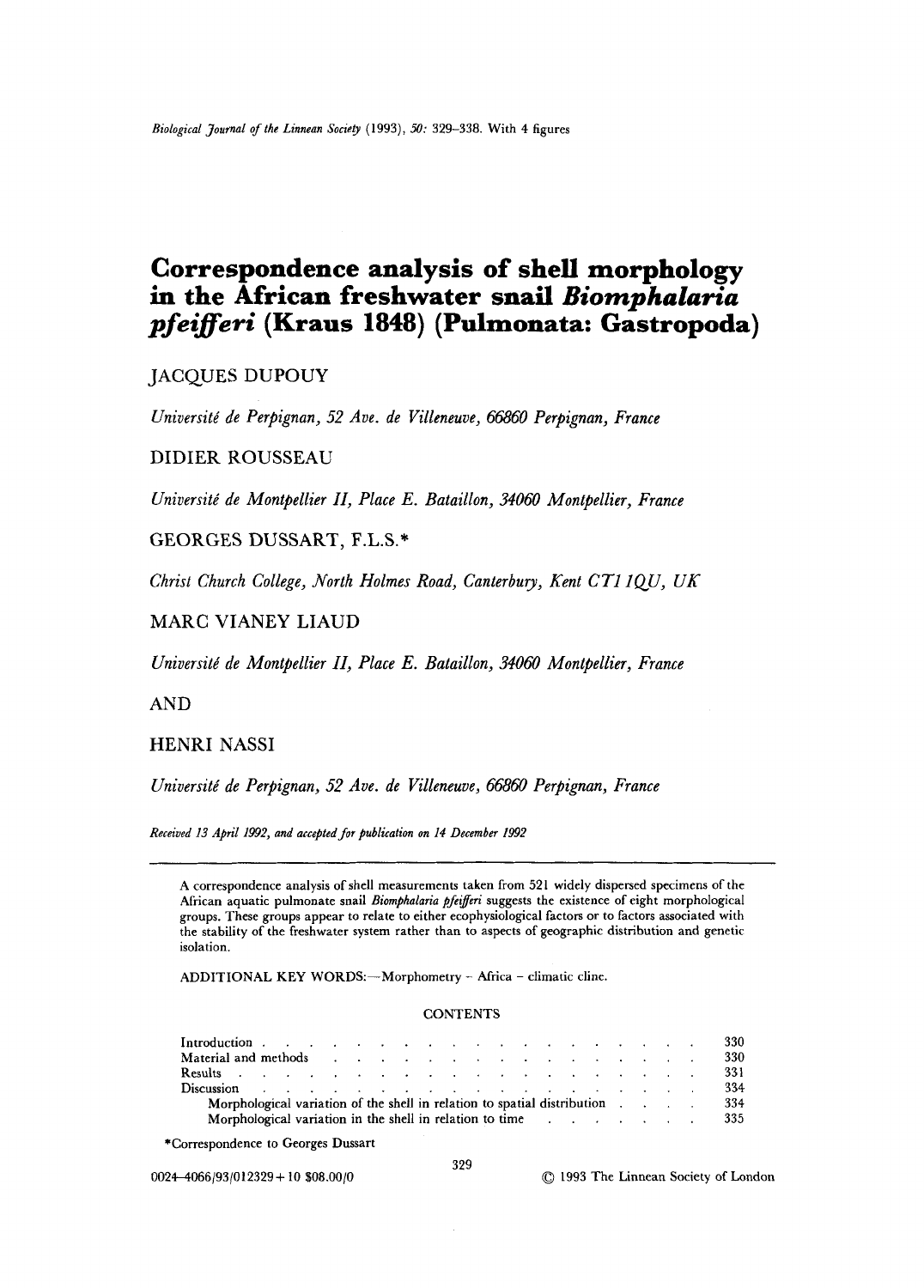## **330** J. **DUPOUY** *ET AL.*

|                                                                                                                                                                                                                               |  |  |  |  |  |  |  |  | 337 |
|-------------------------------------------------------------------------------------------------------------------------------------------------------------------------------------------------------------------------------|--|--|--|--|--|--|--|--|-----|
| References and a substitution of the contract of the contract of the contract of the contract of the contract of the contract of the contract of the contract of the contract of the contract of the contract of the contract |  |  |  |  |  |  |  |  | 337 |
|                                                                                                                                                                                                                               |  |  |  |  |  |  |  |  | 338 |

# **INTRODUCTION**

The evolutionary development of the Afro- and Neotropical taxon *Biomphalaria* probably occurred 135 million years ago (Myr) (Meier-Brook, 1984). Two main scales of adaptive radiation are possible. Firstly, there is a scale of space, exemplified by a widely spread species such as *Biomphalaria pfezferi*  (Krauss 1848). Secondly, there is a scale of time, exemplified by species which occur in habitats of widely varying stability; in the stable African Great Lakes for example, *Biomphalaria* has diverged into a wide range of species including *Biomphalaria smithi* Preston 19 10, *Biomphalaria choanomphala* (Martens 1879) and *Biomphalaria stanleyi* (Smith 1888).

There is however, disagreement about the evolutionary processes involved in the radiation of such freshwater snails. For example, interpretations based on both ecophenotypic differentiation and punctuated equilibria have been proposed for the evolution of prosobranchs and pulmonate snails in the African Great Lakes (Williamson, 1983; Fryer, Greenwood & Peake, 1983; Gould, 1983).

The genus *Biomphalaria* has been taxonomically well-worked (Mandahl Barth, 1958; Brown, 1980; Henriksen & Jelnes, 1980; Jelnes, 1980). At subspecies level however, much is still not understood. For example, African *B. pfezferi* show signs of genetic stabilization (Jelnes, 1980) whereas infra-specific differentiation appears to be occurring in the *Bulinus africanus* group of freshwater snails (Kristensen, Frandsen & Christensen, 1987).

It is possible that the *Biomphalaria* genus shows morphological variation firstly in relation to geographical distribution *(B. pfezferi)* and secondly in relation to time (endemic species). Our aim was therefore, to investigate the degree of spatial and temporal genetic distancing of *B. pfezferi* across a climatic cline in Africa, as exemplified by shell morphometry.

## **MATERIAL AND METHODS**

**A** total of 521 specimens of *B. pfezferi* in the collections of the Museum National d'Histoire Naturelle de Paris were examined; they comprised samples of approximately **30** individuals identified by D.S. Brown of the British Museum of Natural History in London (see Appendix).

Thirteen variables (Fig. 1) were measured on the shell (Rousseau, 1985) and comprised: HTA LTA—height and width of the aperture; LTC—total shell width; ARS and ARI-heights of the upper and lower parts of the whorl opposite the aperture; aa',  $cc'$ , ee', dd', a'c' and d'b describe the aperture, where  $HTA = cc' + d'd$  and  $LTA = a'c' + c'b$ . Measurement took place at U.A. C.N.R.S. 157 in Dijon by means of an orientable stage, binocular lens connected to a video camera, T.V. monitor, Numonics digitizer and a Victor 256K microcomputer programmed in BASIC. Data files were transferred to the Centre de Calcul de l'Université de Bourgogne, where multivariate statistical methods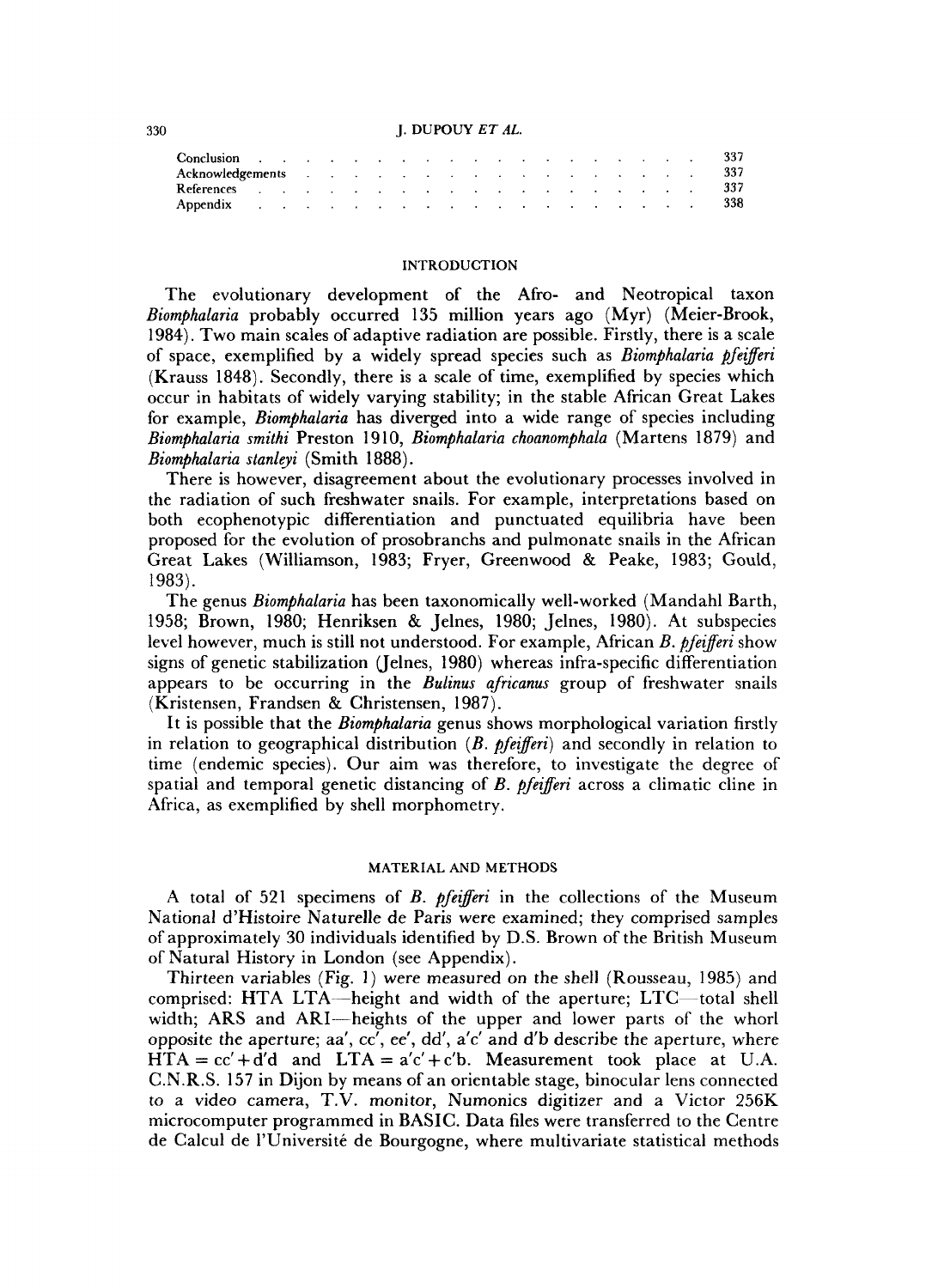

Figure 1. Morphometric parameters measured on each shell of *Biomphalaria pfeifferi*.

including correspondence analysis (Benzecri, 1973) were used. The mean and standard deviation of each variable is given in Table 1.

# **RESULTS**

Correspondence analysis allows the columns (in this case, morphometric variables) and rows (in this case, 521 shells) of a data matrix to be studied. Two point clouds are obtained; they have identical factorial axes and can therefore be superimposed. It is always possible that the results reflect a relatively small number of samples taken over wide geographic area. However, the first three factorial axes explained  $72.38\%$  of the total variance, comprising respectively 44.95, 14.06 and 13.38%; this implies that much of the variability is statistically explained in the analysis.

Assuming that all 13 morphometric variables were identically involved, their theoretical contribution to the general variability is  $1/13 = 0.077$  or 7.7%. All correspondence values above this theoretical threshold contribute correspondence values disproportionately to the total variability. Table 2 shows the contribution of each variable as a percentage. The closer the correlation coefficient gets to unity,

|            | Mean   | Standard deviation |
|------------|--------|--------------------|
| <b>ARS</b> | 1.956  | 0.426              |
| <b>ARI</b> | 1.222  | 0.477              |
| LTC.       | 14.689 | 3.401              |
| <b>HTA</b> | 5.482  | 1.217              |
| LTA        | 5.643  | 1.304              |
| a'c'       | 2.868  | 0.937              |
| c'h        | 2.766  | 0.734              |
| aa'        | 1.313  | 0.520              |
| cc'        | 2.081  | 0.538              |
| ee'        | 2.323  | 0.775              |
| ďď         | 3.392  | 0.876              |
| e'd'       | 1.949  | 0.658              |
| ďb         | 3.812  | 0.914              |

**TABLE 1. Mean (mm) and standard deviation of each variable**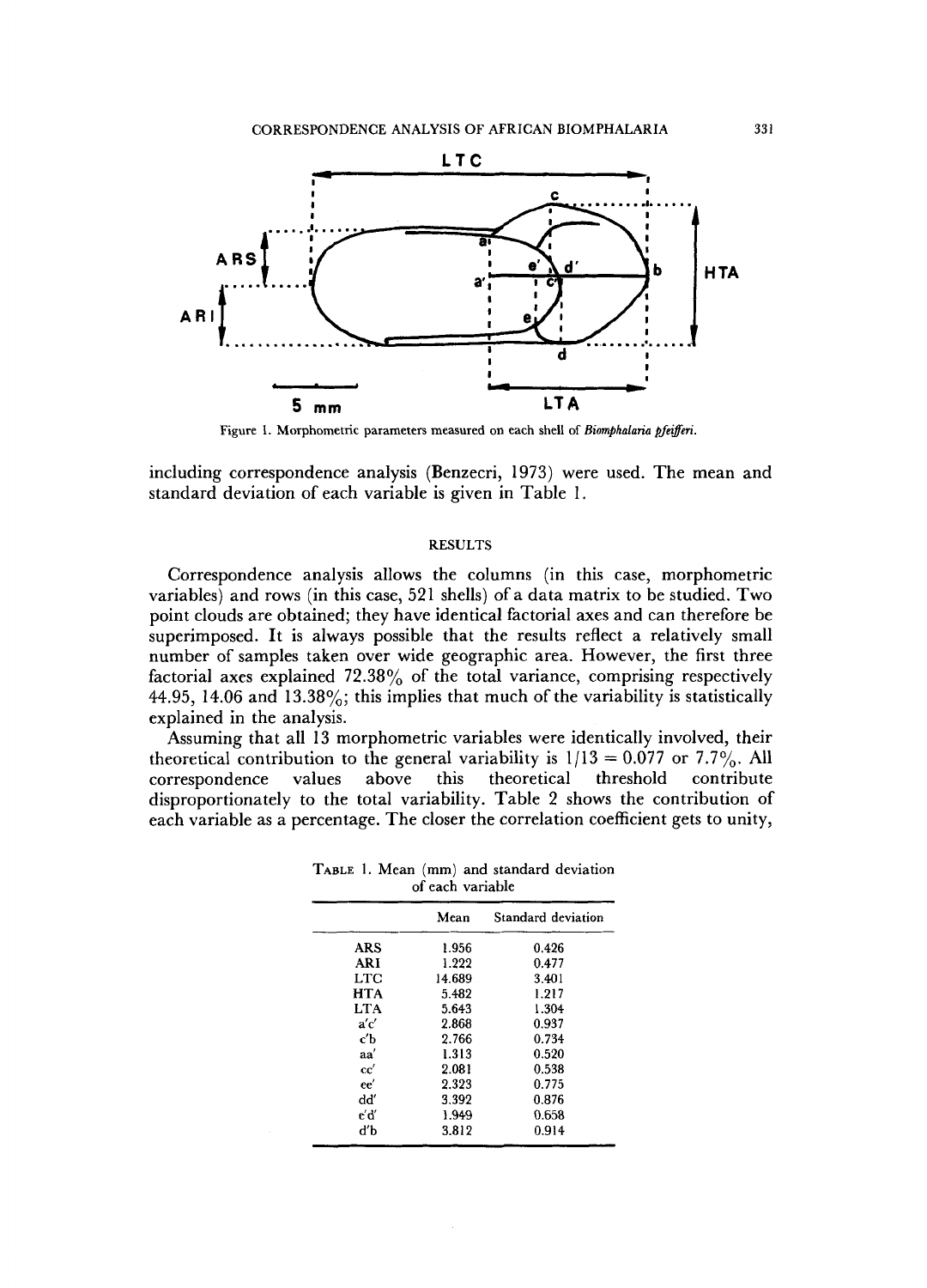TABLE 2. Correspondence analysis of *B. pfeifferi*. Only values higher than the theoretical threshold  $(1/13 = 7.7\%)$  are reported. **The degree of relationship is expressed by the correlation coefficient (r). Values close to unity indicate good representation of the parameters on each factorial axis. CTR** = **percentage contribution** 

|            | Factor 1 |       | Factor 2 |       | Factor 3 |       |
|------------|----------|-------|----------|-------|----------|-------|
|            | $CTR\%$  | r     | $CTR\%$  | r     | $CTR\%$  | r     |
| aa'        | $-21.7$  | 0.735 |          |       |          |       |
| c'b'       | $-8.8$   | 0.408 |          |       |          |       |
| e'd'       | $-8.4$   | 0.428 |          |       |          |       |
| ee'        | $+27.8$  | 0.888 |          |       |          |       |
| dď         | $+10.9$  | 0.752 |          |       |          |       |
| a'c'       |          | 0.208 | $-18.2$  | 0.249 | $-37.7$  | 0.492 |
| <b>LTA</b> |          | 0.034 | $-15.3$  | 0.603 |          |       |
| cc'        |          | 0.289 | $-13.6$  | 0.385 |          |       |
| LTC        |          | 0.053 | $+25.1$  | 0.659 |          |       |
| ďb′        |          | 0.019 | $+15.3$  | 0.449 |          |       |
| ARI        |          | 0.198 |          | 0.096 | $-8.8$   | 0.139 |
| c'b        |          | 0.408 |          | 0.022 | $+26.1$  | 0.363 |

the better is the representation of each variable on the factorial axis. The relatively high proportion of significant correlation coefficients again suggests that the results are not an artefact of sample size.

*B. pfeifferi* shows great morphological variability, especially in the region of the aperture, which can be strongly asymmetric. This can be a centrifugal asymmetry, where the dimension c'b is proportionately larger than a'c; conversely, it can be centripetal where a'c is relatively greater than c'b. On factorial axis **3** (Fig. l), the orientation of the cloud of points is governed by a'c' for the negative part of the coordinate (negative pole), and by c'b for the positive part of the coordinate (positive pole). On axis 2, the orientation of the cloud of points is due to a strong contribution from widths d'b and LTC on the positive pole, and widths LTA, a'c' and height cc' on the negative pole. Shells with high values of LTA (width of the aperture) contribute proportionately higher values of a'c' and cc'. On axis 1, there is opposition between aa' on the negative pole, and ee' and dd' on the positive pole. These three variables characterize the aperture, whose form may result from either a regular or variable ontogenetic development (Fig. 2).

Variables which make the strongest contribution can be used to form groups in which the majority of individuals show relatively strong values (Table **3).**  These results can be decomposed into a vectoral space of eight morphological

**TABLE 3. Distribution of the parameters on the first three factors determining the eight morphological groups** 

|   | ee' dd' | $(1 +$   | LTC d'b      | $(2+)$    | сb   | $(3 + )$ |
|---|---------|----------|--------------|-----------|------|----------|
| 2 | ee' dd' | $(1 + )$ | LTC d'b      | $(2+)$    | a'c' | $(3 - )$ |
| 3 | ee' dd' | $(1+)$   | LTA a'c' cc' | $(2-)$    | c'b  | $(3 + )$ |
| 4 | ee' dd' | $(1 + )$ | LTA a'c' cc' | $(2 - )$  | a'c' | $(3 - )$ |
| 5 | aa'     | $(1 - )$ | LTC d'b      | $(2 + )$  | сb   | $(3+)$   |
| 6 | aa'     | $(1 - )$ | LTC d'b      | $(2+)$    | a'c' | $(3 - )$ |
|   | aa'     | $(1 - )$ | LTA a'c' cc' | $(2 - )$  | c'b  | $(3 + )$ |
| 8 | aa'     |          | LTA a'c' cc' | $(2 - 1)$ | a'c' | $(3 - )$ |
|   |         |          |              |           |      |          |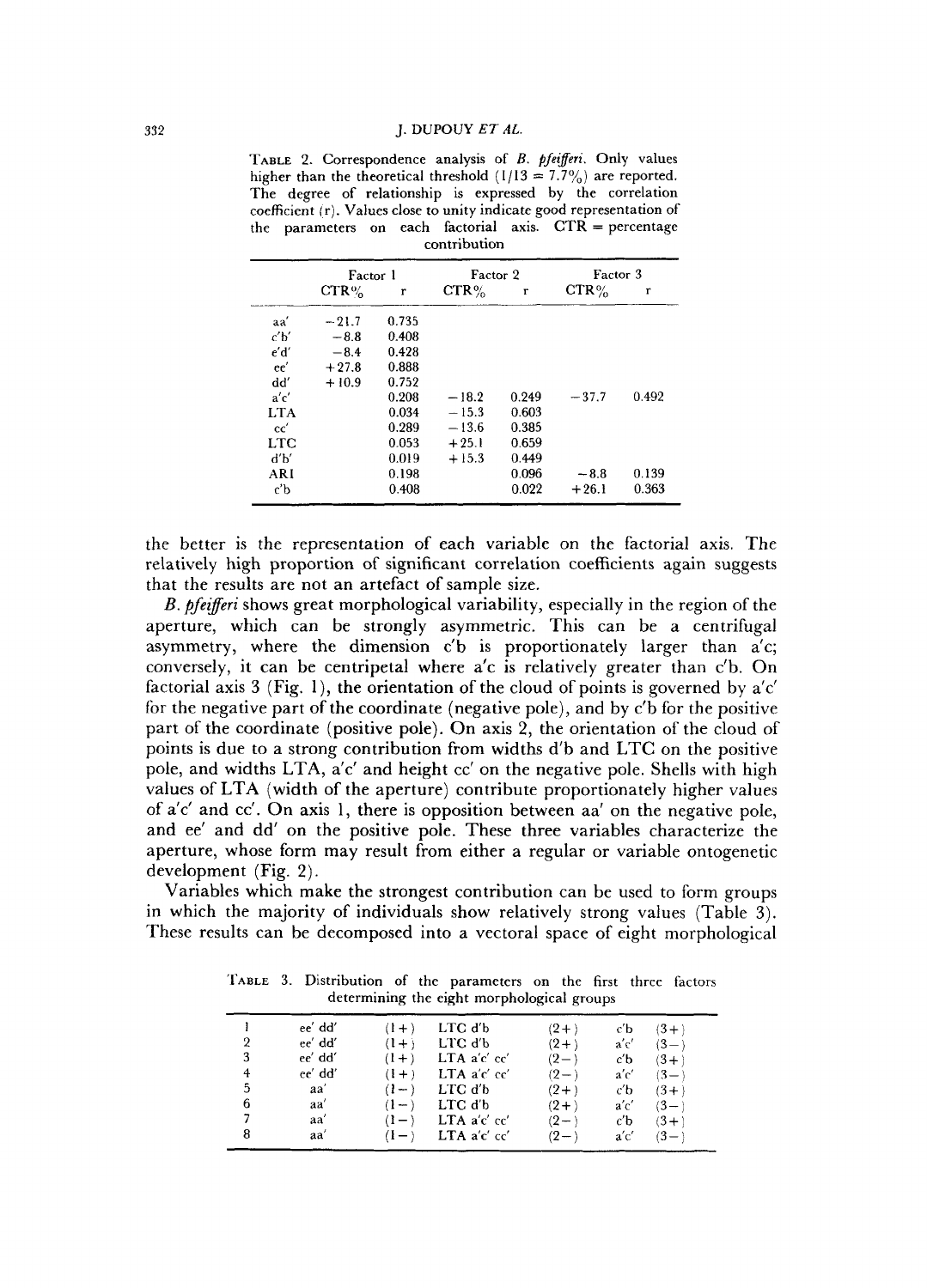

Figure 2. Results of correspondence analysis of *Biomphalaria pfeifferi* populations showing a plot of the morphological parameters (columns) and of the centre of gravity of each population on the first two factor planes (axes 1-2 and **1-3).** Wide arrows correspond to the highest contribution to the general variability.

assemblages in three dimensions, made up of positive and negative co-ordinates for each factor. This is achieved by taking account of the average centre of gravity of each population, and the total variance explained by the three major axes. **A** summary of the partition of the centres of gravity is shown in Table **4.** 

TABLE **4.** Geographical distribution of the morphological groups. These results should be compared with Fig. 3.

| Morphological<br>group | Factor            | Location                            |
|------------------------|-------------------|-------------------------------------|
|                        | $1 + .2 + .3 +$   | Upper Volta, Tibesti, Tanzania      |
| 2                      | $1 + .2 + .3 -$   | Ivory Coast, Zaire                  |
| 3                      | $1 + 0.2 - 0.3 +$ | CAR, Chad, Libya                    |
| 4                      |                   | $1+, 2-, 3-$ CAR, Uganda            |
| 5                      | $1 - .2 + .3 +$   | N. Cameroon, Zaire, Tanzania, Kenya |
| 6                      | $1 - 3 + 3 -$     | Ivory Coast, North Cameroon         |
| 7                      | $1 - .2 - .3 +$   | Zimbabwe                            |
| 8                      | $1 - 2 - 3 -$     | Upper Volta, Ethiopia, Algeria      |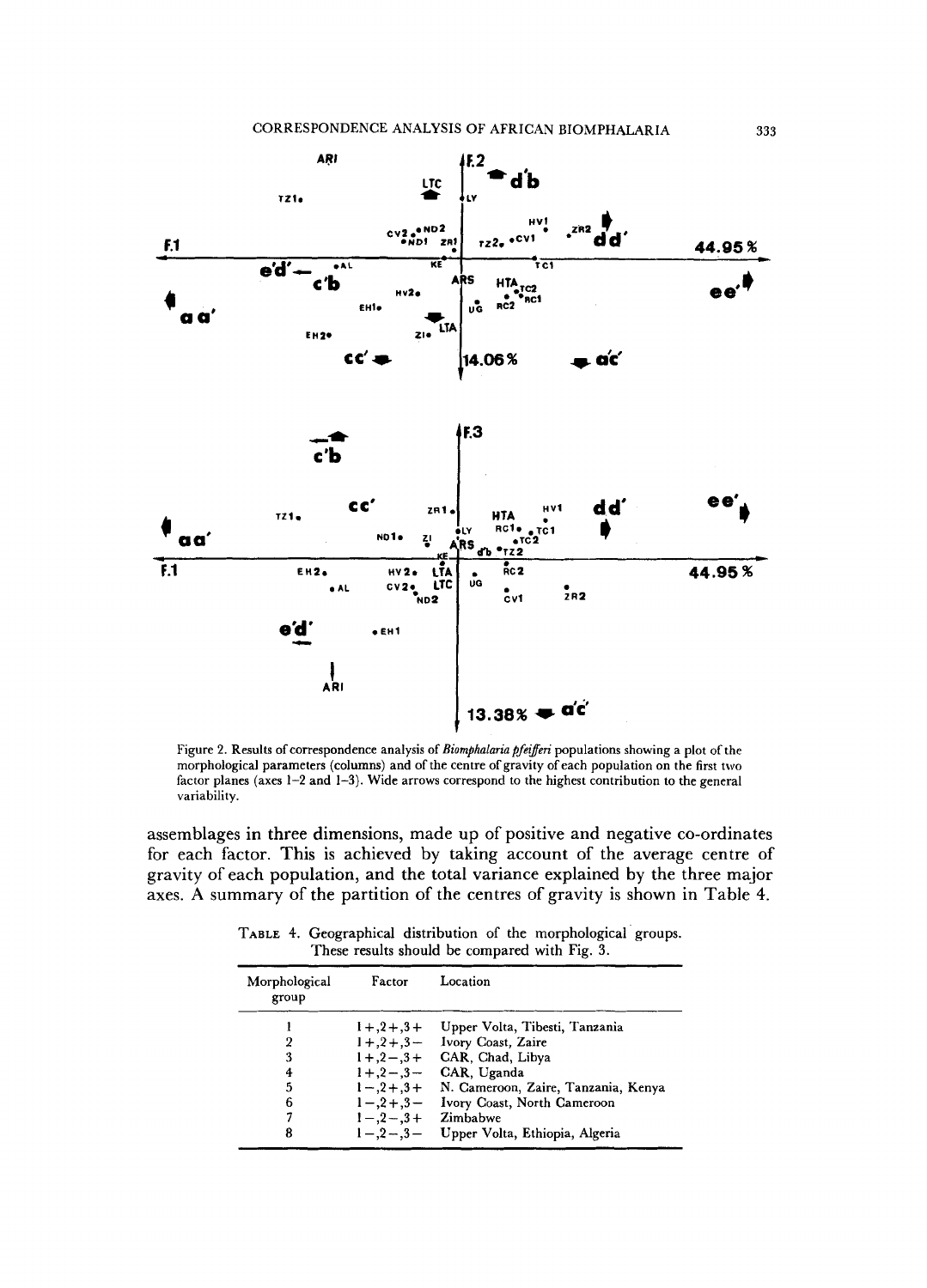# **DISCUSSION**

# *Morphologial variation of the shell in relation to spatial distribution*

The eight morphological groups of B. *pfezjeri* show a patternless geographic distribution. At neither the continental nor local level can a cline of variation be seen (Fig. 3). For example, the morphological groupings include geographically separate and distant populations, such as those of Upper Volta and Tanzania. Conversely, a local geographic association often includes groups with quite different morphology. For example, Group 8 includes representatives of Upper Volta and Central Saharan relict populations such as those of Algeria, which



Figure 3. Geographic locations of the populations measured within the current distribution of *Btomphalana pfajm* (modified after Brown, 1980). The numbers correspond to the different morphological groups determined by the correspondence analysis. Inset shell shapes show three typical morphotypes and their locations. Note the sub-keel or the slight deflection of the aperture. Except for the isolated Saharan relict populations, the distribution is mainly Central African (the white area).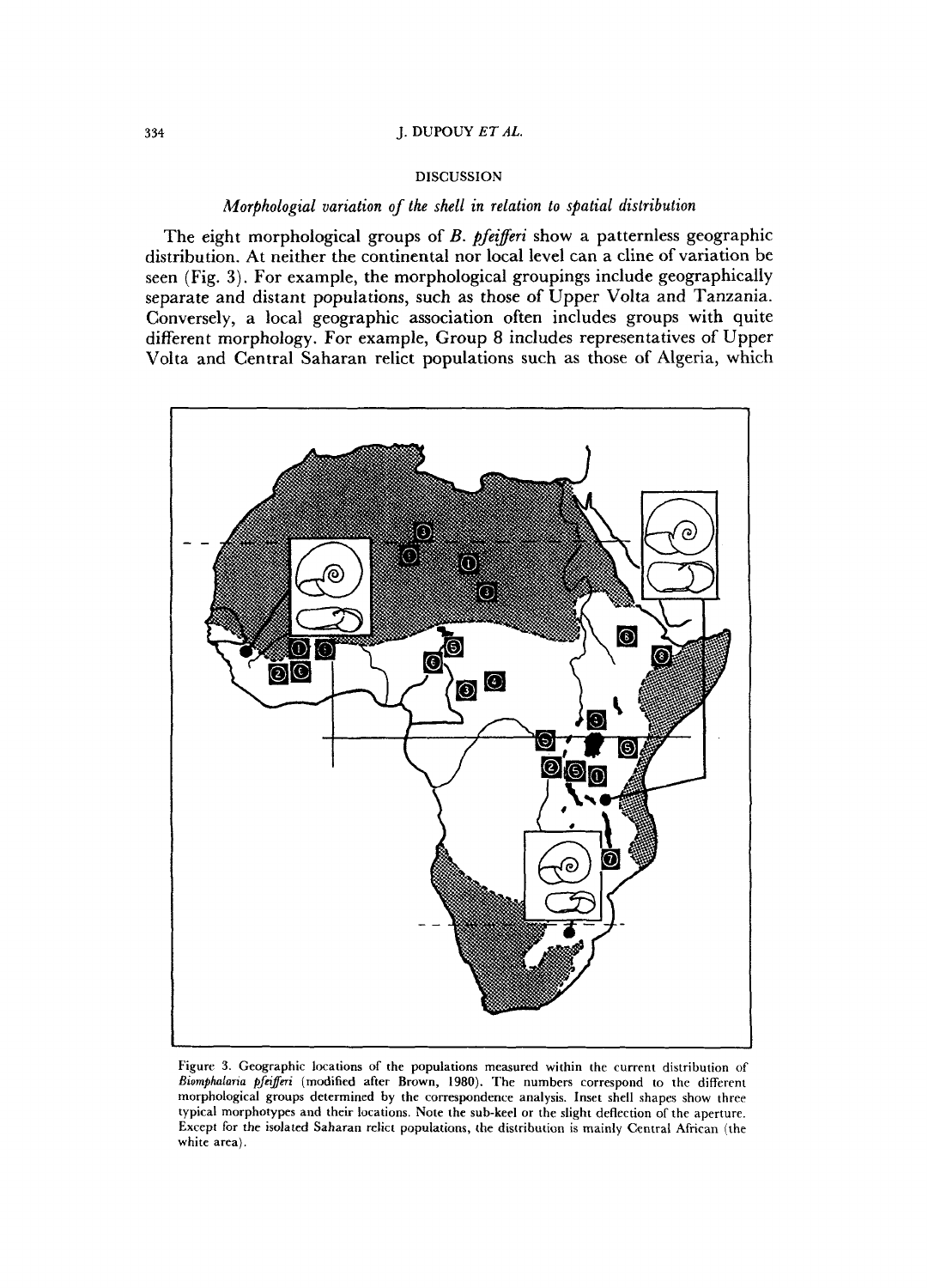have become well-adapted to Sahelian conditions since the withdrawal of the *Biomphalaria* taxon at the end of the Pliocene (Meier Brook, 1984).

The Sudanese domain has a wider range of niches than the Sahelian domain and more morphotypes appear to have evolved in the former. This suggests either reproductive isolation of some populations or ecophysiological responses to a greater range of ecological conditions.

In the Yaounde area of Cameroon, geographical variation in shell thickness and aperture height appears to be an ecophysiological response to the degree of mineralization in the catchments, and it does not correlate with genetic structure and differentiation estimated from protein polymorphisms (Dupouy & Mimpfoundi, 1986; Mimpfoundi *et al.,* 1986).

There is a cluster of morphological groupings in the area of the African Great Lakes, where Group 5 is the most frequently represented morphological group. Certain shell characters, such as the dorso-ventral blunt keel and the deflection of the aperture in relation to the axis of coiling (Fig. **3))** are also shown by endemic, sympatric species of *Biomphalaria* species in the Great African Lakes. For example, *B. stanleyi* Mandahl Barth 1958 and *B. choanomphala* Mandahl Barth 1958 of Lakes Victoria and Albert have a sub-keel and *B. smithi* Preston 1910 of Lake Edward has a deflected aperture. These may be adaptations to wave action on the shores of the Lakes since for example, aquatic gastropods are known to show changes in shell morphology which might be related to wave action (Arthur, 1982).

# *Morphological variation in the shell in relation to time*

The general distribution of *Biornphalaria* is inter-tropicai but the group appears to have become extinct in Europe at the end of the Pliocene. Since then, *Biomphalaria* species have been limited to regions south of the Tropic of Cancer, on the borders of the Saharan desert and on the high, arid Sudan-Ethiopian plateaux. These refuges emphasize this period of contraction in distribution, especially in the central Sahara (Tassili, Tibesti-Fig. 4). Thus the original Gondwanaland stock appears to be more diverse in the equatorial regions than towards the tropics. This gradient of species reduction can also be seen in other groups of continental molluscs (Brown, 1980). Aridity and frost have helped to push the taxon south of the Sahara but its ecological plasticity allows it to survive in specific Sahelian habitats, particularly in geographically temporary water pools. In this way, *B. pfeifferi* is a good representative of its taxon; its high ecological valency is mainly due to its capacity to aestivate and also self-fertilize (Mimpfoundi, 1990). It capitalizes on the best aspects of the poor resources available to it in oligotrophic environments, although this leads to a low level of heterozygosity (Jelnes, 1980; Mimpfoundi *et al.,* 1986). Conversely, it has adapted to low levels of mineralization in the perennial rain forest (Dupouy & Mimpfoundi, 1986) and has colonized the margins of the Great African Lakes.

The parallel evolution of the shell (carination and deflection of the aperture) between species of *Biomphalaria* may result from two selection pressures. On one hand, the permanence of the East African lakes may have produced stable shell morphology in endemic species. In this way, time could be a major factor in the development of endemicity in the Great African Lakes. On the other hand, in *B.*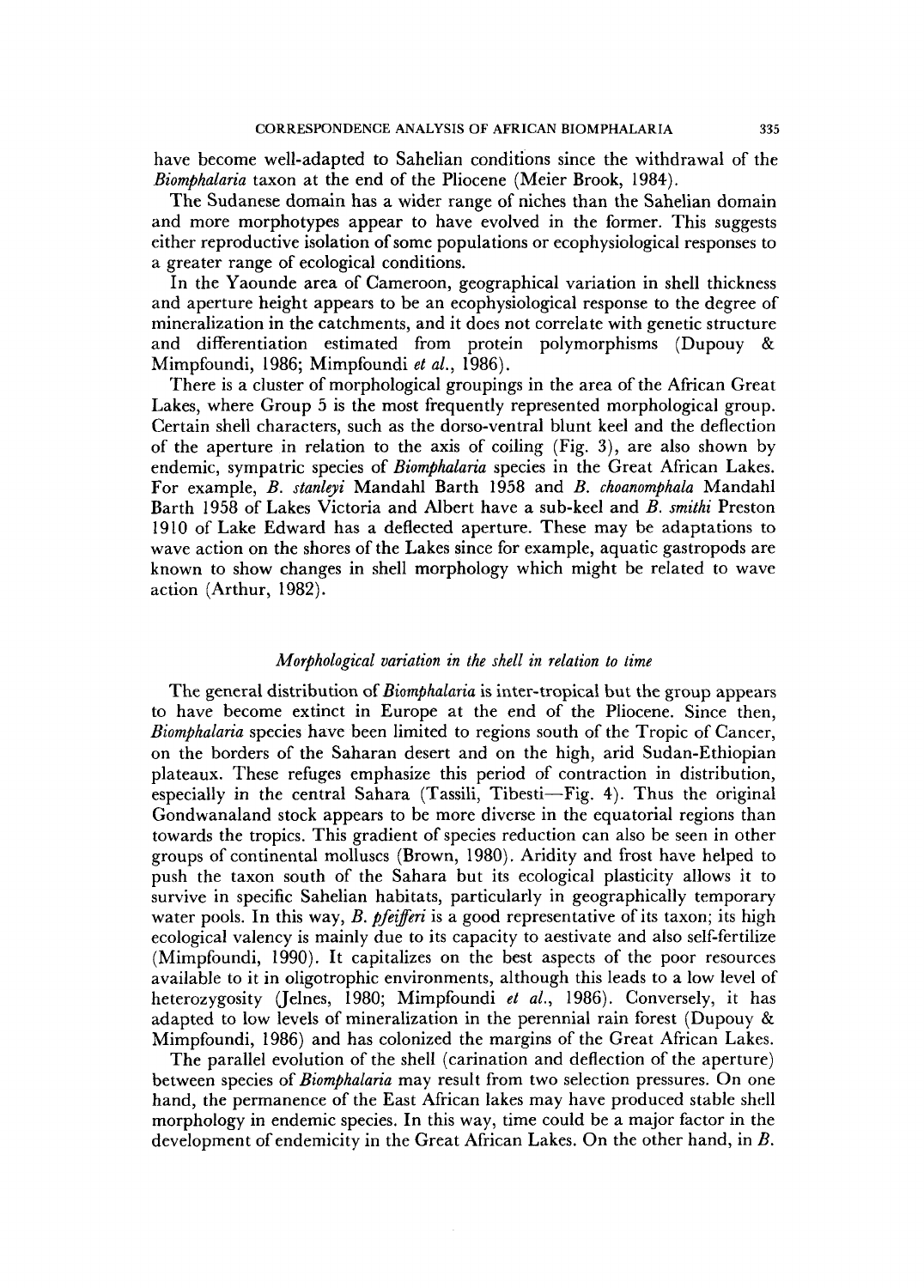

Figure **4.** Distribution **of** the sympatric *Biornphalaria* species in Africa.

*pfezferi,* selection pressures may have caused morphological divergence into eight groups. However, the situation is further complicated by the apparent absence of correlation between shell morphology and a genetic component in certain demes of *B. pfezfeeri* studied in Cameroon (Mimpfoundi *et al.,* 1986; Dupouy & Mimpfoundi, 1986). Unfortunately, the functional relationships of snail shells are not well understood. For example, there is little relationship between shell amino acid composition and shell shape (Dussart, 1983), and Evans (1989) found little relationship between calcium content of freshwater gastropod shells and the calcium concentration of the local environment.

**<sup>1,2,3</sup>** = B. *pjeiJm'.* The geographic area is limited by a continuous line. The withdrawal of the species during the Pliocene is indicated by large, wide arrows. Saharan refuges are shown as dotted circles.

 $4 = B$ . *sudanica*. The geographic area is indicated by broken lines.

 $5 = B$ . *camerunensis*. The geographic area is indicated by circles.

<sup>6,7,8 =</sup> Great Lakes species including B. *choanomphala* (6) Lake Victoria); B. *srnifhi* (7) (Lake Edward); B. *sfanleyi* (8; (Lake Albert). Note the accentuated keels or deflection of the aperture. Snail species diversity increases from the equator (black arrows).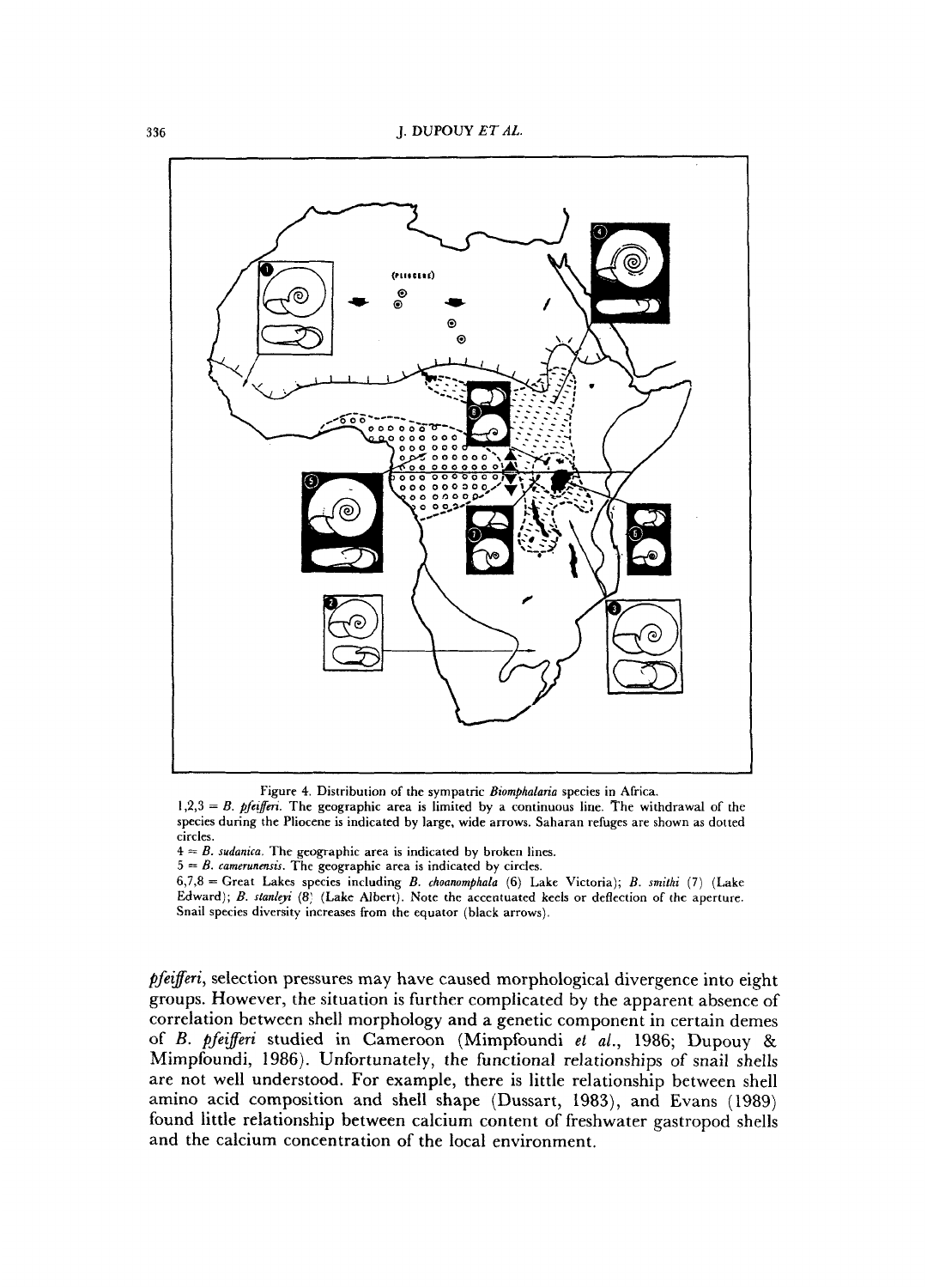## **CONCLUSION**

The data from these shells of *B. pfezferi* show no obvious morphometric pattern across the African continent. However, there are eight morphological groups whose distribution in certain geographical areas suggests a relationship between shell morphology and ecophysiological adaptation. Ecological factors may affect shell morphology through phenotypic plasticity or through effects of local natural selection. In addition, environments which have been stable for long periods appear to have species and populations with their own characteristics, such as blunt keels and deflected apertures in the aquatic pulmonates of the African Great Lakes. The high ecological valency and morphological variability of *B. pfezferi* shown in this study emphasizes that this parasitologically important freshwater snail has not yet given **a** clear picture of its genetic and environmental relationships.

#### ACKNOWLEDGEMENTS

We would like to thank **A.** Festeau for technical support, and J. Basaille and **K.** Gaillard for help in transferring computer data to the University of Bourgogne.

#### REFERENCES

- Arthur W. 1982. Control of shell shape in *Lymnaea stagnalis. Heredity* **49:** 153-161.
- Benzecri JP. 1973. *L'analyse des données*. Paris: Dunod.
- **Brown DS. 1980.** *Freshwater snails of Africa and their medical importance.* London: Taylor & Francis.
- **Dupouy J, Mimpfoundi R. 1986.** Cycle biologique de *Biomphalana pfegeri* dans **les** milieux anthropisks du district de Yaounde (Cameroun). *Comptes rendu de la Sociiti de Biogkographie* **62:** 47-60.
- **Dussart CBJ. 1983.** The amino acid composition of freshwater molluscan shells in relation to phylogeny and environment. *JOUT~ of Molluscan Studies*  213-223.
- **Evans NJ. 1989.** Biochemical variation and shell shape in populations of the freshwater snail *Lymnaea peregra*  (Mollusca, Gastropoda. Pulmonatal) from South West Ireland. *Biological 30~rnal of the Lznnean Socieb* **36:**  65-78,
- **Fryer** *C,* **Greenwood P, Peake JF. 1983.** Punctuated equilibria, morphological stasis and the paleontological documentation of speciation: a biological appraisal of a case history in an African lake. *Biological Journal of the Linnaean Society 20:* 195-205.
- **Could SJ. 1983. Is** a new and general theory of evolution emerging? In: Maynard-Smith, J. (ed.), *Evolution Nom.* London: Nature & McMillan Press, 129-145.
- **Henriksen U, Jelnes J. 1980.** Experimental taxonomy of *Biomphalaria* (Gastropoda, Planorbidae). 1. Methods for experimental taxonomic studies on *Biomphalaria* carried out by horizontal starch gel electrophoresis and staining of twelve enzymes. *Journal of Chromatography 188:* 169-1 76.
- **Jelnes JE. 1980.** Genetics and taxonomic studies on natural populations of *Bulinus* and *Biomphalaria. Haliolis*  **10:** 70.
- **Kristensen TK, Frandsen F, Christensen AG. 1987.** *Bulinus africanus* group snails, differentiated by use of biometric multivariate analysis on morphological characters (Pulmonata, Planorbidae). Revue de Zoologie *Africaine* **101:** 55-67.
- **Mandahl** Barth **C. 1958.** Intermediate hosts of Schistosoma: African *Biomphalaria* and *Bulinus. World Health Organization Monographs* 37: 1-89.
- **Meier Brook C. 1984. A** preliminary biogeography of freshwater pulmonate gastropods. In: Solem **A,** van Bruggen **A.** (eds.), *World Wide Snails.* Leiden: E.J. Brill, 23-37.
- Mimpfoundi R. 1990. Variations génétiques intra- et interpopulationelles chez les Planorbidae tropicaux. Le polymorphisme enzymatique dans les genres *Biomphalaria et Bulinus* au Cameroun. These d'etat: Université de Yaounde, 256p.
- Mimpfoundi R, Dupouy J, Thaler L, Vianey-Liaud, M, Nassi H. 1986. Differentiation génétique des populations de Biomphalaria pfeifferi (Planorbidae) originaire du centre Sud camerounais et du Senegal. *Compte rendu des seances de la Société de biologie* 180: 290-295.
- **Rousseau D-D, 1985.** Structure des populations quaternaires de *Pupilla mlcscorum* Gasteropodes en Europe du Nord. Relations avec leur environment. Thèse de Doctorat, Université de Dijon, 133 pp.
- **Williamson PG. 1983.** Paleontological documentation of speciation **in** Cenozoic Mollusks from Turkana Basin. In: Maynard-Smith J. (ed.), *Evolution Now.* London: Nature & McMillan Press, 154-166.